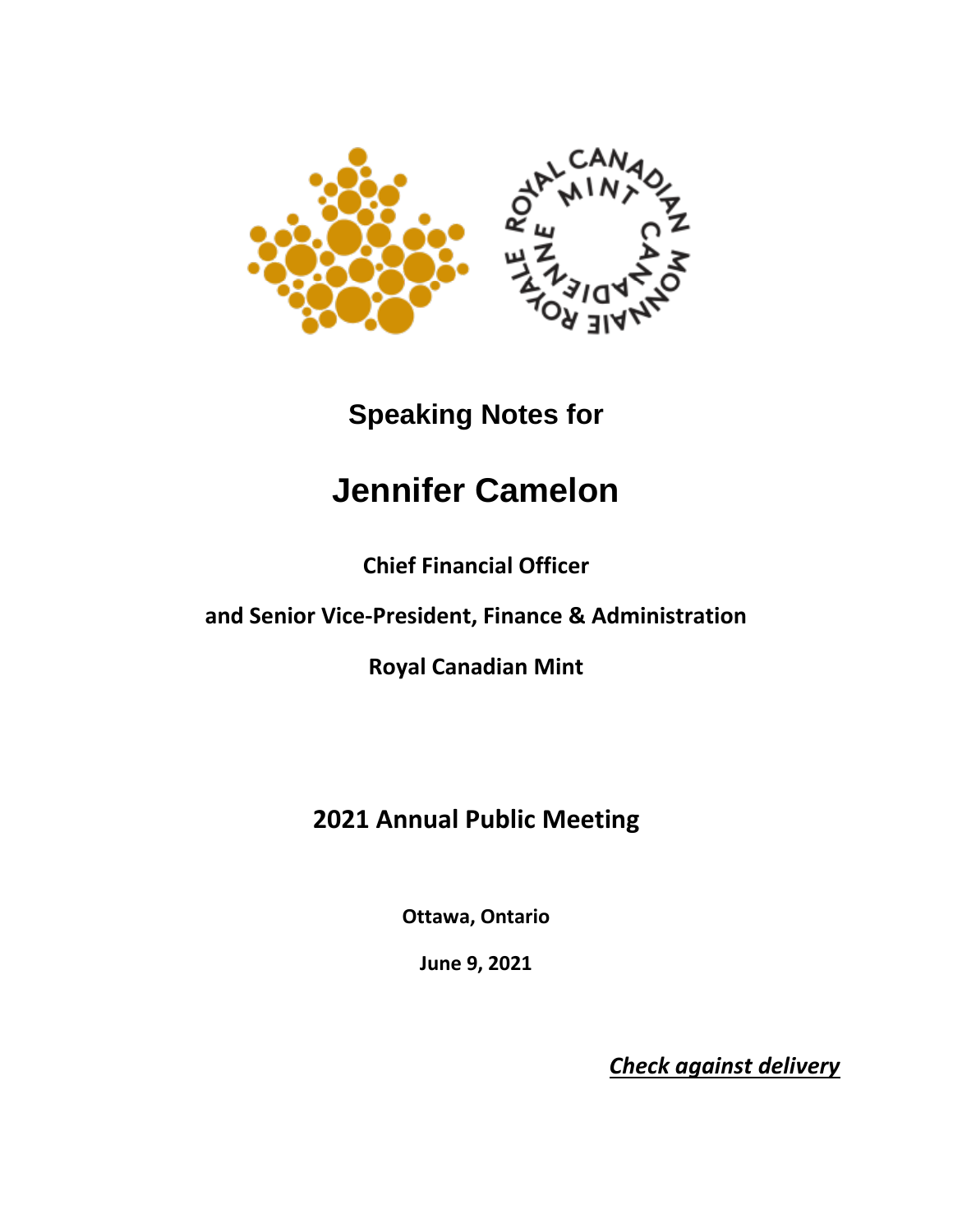Thank you very much Simon.

I would like to advise everyone that certain comments being made today may contain forwardlooking statements about the Mint's strategy and expected financial and operational results. Forward looking statements are based on the assumption that there will be no change to the Mint's current mandate. Key risks are outlined in the company's annual report. These factors may cause actual results to differ substantially from the expectations stated or implied in forward looking statements.

I am pleased to provide highlights of our 2020 financial results and our outlook for 2021.

Overall, the Mint delivered 27.5 million dollars in profit before income tax and other items in 2020, down 14.8 million dollars from last year.

For a large part of 2020, the Mint proactively managed the COVID-19 pandemic to prevent cases in its production facilities. The Mint focused its production capacity to serve the mining and financial sectors in Canada and around the world and, with its agility, was able to capitalize on the exceptional increase in global bullion market demand and increased its total revenue 74% to 2.5 billion dollars in 2020.

Canadian Circulation revenue decreased 8% in 2020 to 88 million dollars. The decrease was mainly due to a lower volume of coins produced and sold to the Department of Finance in 2020, combined with lower fixed costs billed under the current memorandum of understanding and lower revenue from the alloy recovery program.

Reduced in-person economic activity due to the COVID-19 pandemic has decreased the overall demand for coins and, at the same time, decreased the supply of coins, which declined 38% to 1.9 billion coins in 2020.

The Mint leveraged its coin life cycle management expertise, as well as its visibility to deposits and recycling to ensure regions were adequately stocked and coins were available to meet Canadians' trade and commerce needs throughout 2020.

Foreign Circulation business revenue was 64.2 million dollars, down 2% from 65.4 million dollars in 2019. The Mint shipped 838 million coins and blanks to 10 countries in 2020, and the Mint was awarded 6 new production contracts for a total of 1.5 billion coins.

The Mint's agility allowed it to adapt to the increase in global market demand for precious metal products in 2020 by shifting its focus to gold products and reallocating production resources from its Numismatics business to its Bullion Products and Services business to serve the mining and financial sectors during the COVID-19 pandemic.

The Bullion Products and Services business revenues increased from 1.2 billion dollars in 2019 to 2.3 billion in 2020 and the Mint maintained its strong bullion market position in 2020. The increase in revenue was attributed to exceptional global market demand, in particular for gold bullion products. Sales volumes for gold bullion products increased 103% while silver bullion product sales volumes increased 30%. The average price of both gold and silver increased 27% last year.